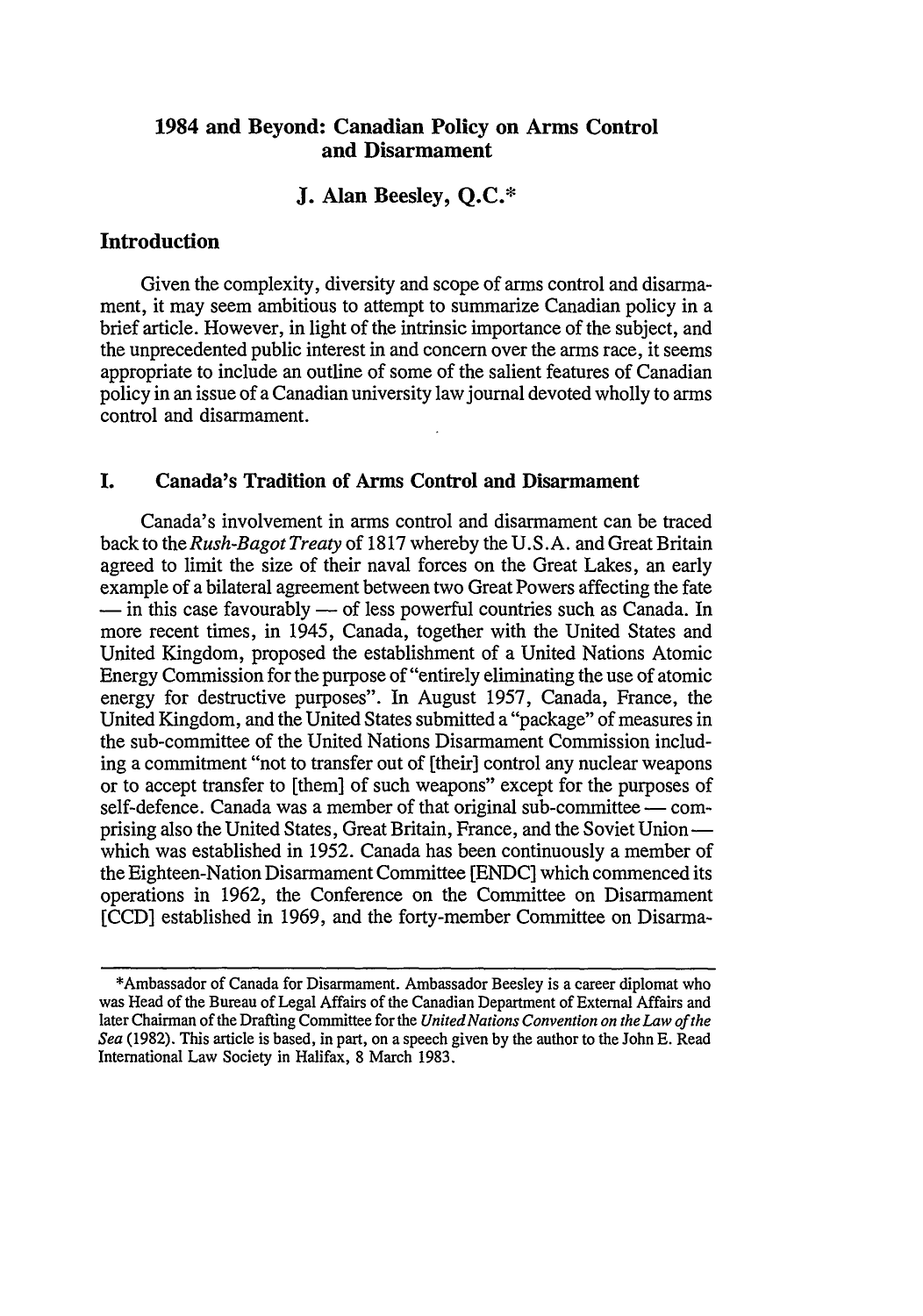ment [CD] set up in 1978. The tradition of active and constructive participation by Canada in arms control and disarmament negotiations has continued unabated and has, indeed, intensified in recent years.

## **H. The Legal Framework**

The "law of disarmament" is not lacking in important and effective examples of conventional law, but is sadly deficient in terms of universal binding norms. While the League of Nations proved unable to prevent war by controlling the arms race, it should nonetheless be noted that the *Covenant* included the declaration that "maintenance of peace requires the reduction of national armaments to the lowest point consistent with national safety and the enforcement by common action of international obligations". Moreover, the *Treaty of Versailles* imposed strict limitations upon Germany's armaments and demilitarized the Rhineland, and the allied powers attempted to establish agreed limits on weapons. These efforts failed when Germany walked out of the 1932 General Disarmament Conference and left the League, although the Disarmament Conference continued intermittently until 1937, when it broke up in the face of deadlock.

The *United Ndtions Charter* attempted a markedly different approach • based on a system of collective security envisaging multinational U.N. forces operating under the direction and control of the Security Council. Unlike the *Covenant,* the *Charter* did not assign a high priority to disarmament. On the contrary, the five Great Powers would retain their armaments and act together as the "five policemen" to ensure the disarmament of Germany and Japan and the maintenance of peace pending the establishment of effective U.N. military forces. The framers of the *Charter* intended to prevent "the scourge of war" by controlling the use of force rather than by the elimination of arms. Thus the *Charter* does not include the elimination of the arms race as a *Charter* obligation. One must search elsewhere for norms.

Canada has argued before the U.N. General Assembly First Committee that the principles embodied in the 1925 *Protocol for the Prohibition of the Use in War ofAsphyxiating, Poisonous or Other Gases, and ofBacteriological Methods of Warfare,* signed at Geneva, 17 June 1925, have developed through the customary law process into peremptory norms of law binding upon all states (although over a score of the member-states of the U.N. have not ratified or acceded to the *Protocol).* Even in the case of some of the most important and far-reaching arms control agreements concluded since the Second World War, such as the *Non-Proliferation Treaty,* the *Partial Test Ban Treaty,* the *Outer Space Treaty,* and the *SeabedArms Control Treaty,* all of which have been accepted by well over 100 states, it is not argued seriously that the principles embodied in such treaties constitute *jus cogens* (that is to say, peremptory norms binding on all states).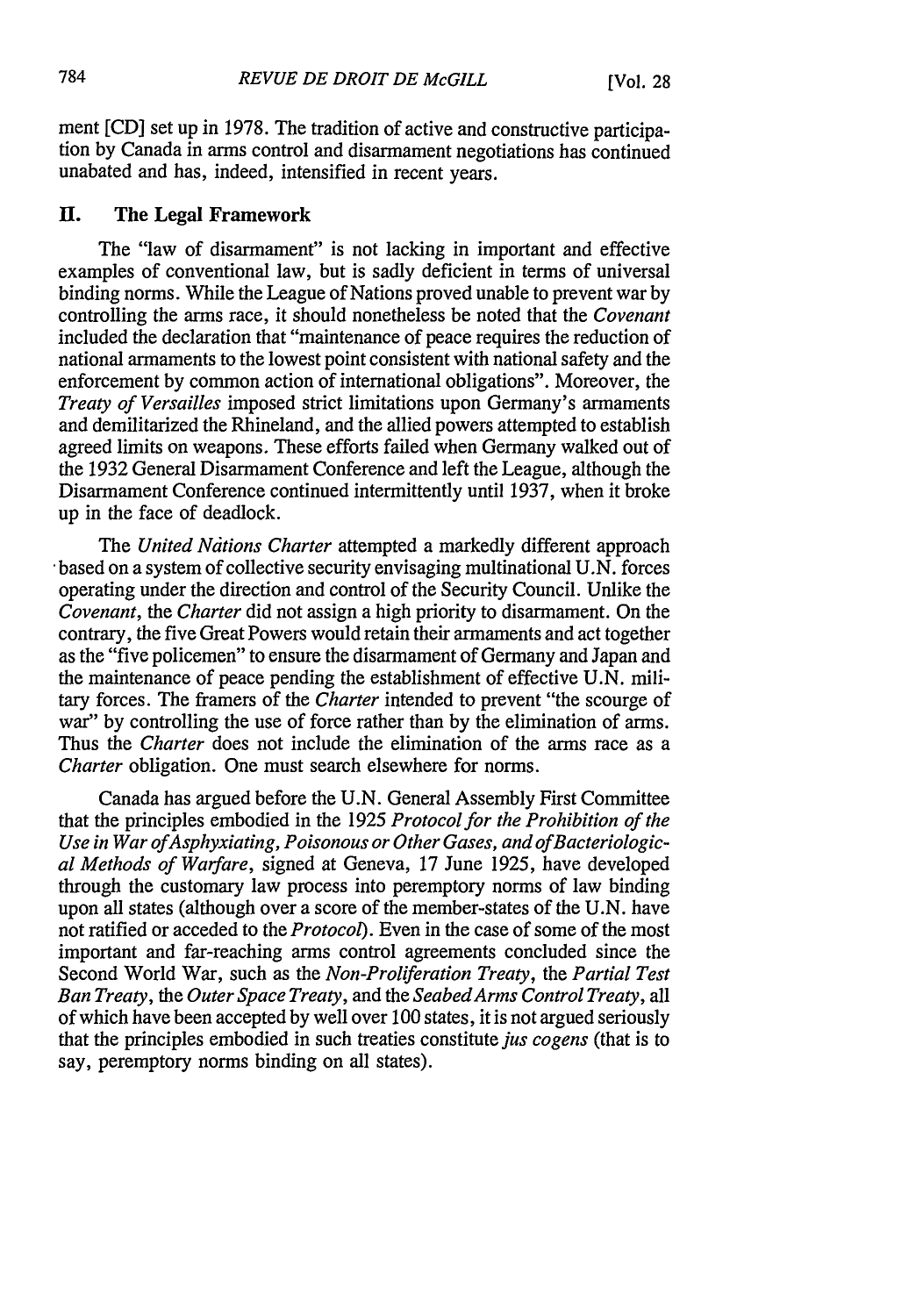Yet the two important "non-armament" treaties, the *Outer Space Treaty,* banning the stationing of weapons of mass destruction in outer space, and the *Seabed Arms Control Treaty,* banning the emplacement of such weapons on the seabed and ocean floor, together wholly encompass two huge environments. Perhaps it is open to be argued that these treaties embody principles that have already developed into normative rules or are in the process of doing so, but definitive conclusions are not possible. Still less success has been achieved in developing peremptory norms with respect to land areas (subject to national sovereignty) and the high seas (beyond national sovereignty), even in the case of the limited field of weapons of mass destruction. Nevertheless, important albeit limited conventional law exists even with respect to these environments, including, in particular, the *Antarctic Treaty* and the *Latin American Nuclear-Free Zone Treaty.* It is not inconceivable that these conventions may be developing into "law-making treaties", laying down peremptory norms.

It is more difficult to make such an argument in the case of the *Partial Test Ban Treaty* and the *Threshhold Test Ban Treaty,* because important nuclear weapons states have not yet become parties, and still less so in the case of the *Non-Proliferation Treaty,* which has well over 100 parties, but which has not yet been adopted by France or China, and which is vigorously opposed by some non-nuclear weapons states. Perhaps there is too much of a tendency to accept arms control treaties as conventional law binding only upon their respective parties and insufficient effort to encourage the greater utilization of the customary law process as a means of translating treaty obligations on arms control into universally binding norms. It is necessary, therefore, to employ a variety of means in advancing Canadian arms control and disarmament objectives.

# **II.** Recent Diplomatic Initiatives

A significant diplomatic initiative was taken by Canada on **1** February 1983, when Canada's Deputy Prime Minister and Secretary of State for External Affairs went to Geneva to deliver a major policy statement in the Committee on Disarmament. His statement is worthy of careful consideration. It was, in fact, much more than a policy declaration; it constituted a part of the negotiating process now underway in Geneva, in particular the negotiations on intermediate-range nuclear forces [INF]. As part of that negotiating approach, Mr MacEachen had arranged to see both the U.S.A. and the U.S.S.R. INF and strategic arms [START] negotiators prior to making his policy statement. Thus, in enunciating the Canadian position, his statement reflected not only the results of the discussions with the negotiators for the two superpowers, but was directed to bringing Canada's influence to bear in those very negotiations.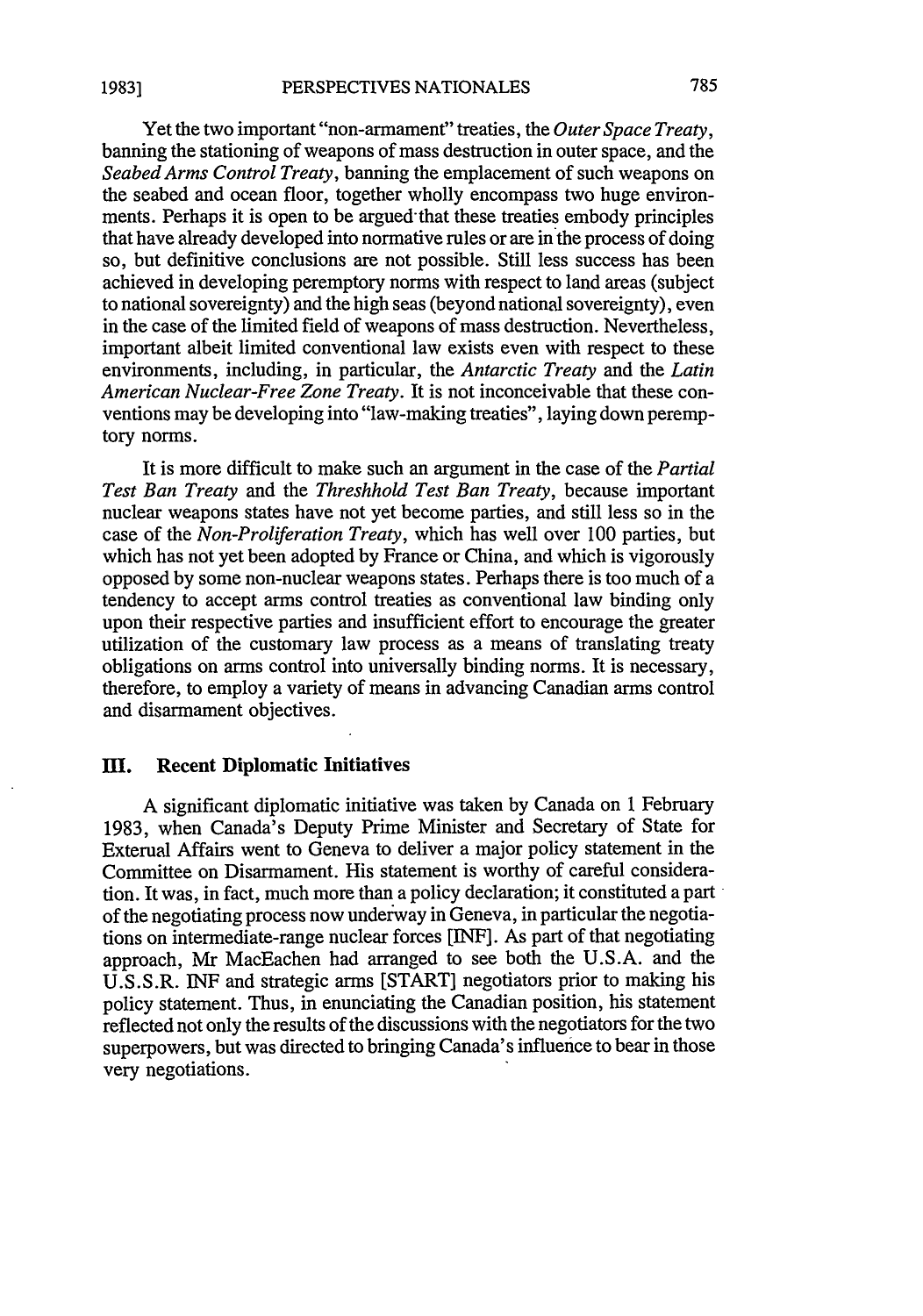In his address, the Deputy Prime Minister made a public reaffirmation of NATO solidarity and of continuing commitment to the NATO two-track decision. Such statements were echoed shortly afterwards by U.S. Vice-President Bush, as well as by the Foreign Minister of the Federal German Republic. Rarely does such a series of high level statesmen address the Committee on Disarmament. It is evident that these policy statements constitute an important part of the negotiating process, even on those issues discussed bilaterally outside the Committee on Disarmament.

By the same token, the meetings these statesmen have held with the negotiators on both sides, beginning with those held by Mr MacEachen, are an important element in the negotiating process. It is by such means possible  $-$  and perhaps essential  $-$  that Canada's voice be heard by both sides on questions of vital concern to Canadians.

Turning to the substance of the policy statement, entitled *Mutual Security: Negotiations in 1983,* it is important to note the overall thrust of the statement: "[A]n increase in mutual security is the only sound basis for effective arms control and disarmament". The message was very clearly addressed to both superpowers. The Deputy Prime Minister quoted Prime Minister Trudeau's statement at the Second United Nations Special Session on Disarmament [SSOD I], stressing that security in today's world cannot be achieved on a purely national basis; that attempts by one side to make gains at the expense of the security of the other ultimately will not work; and that action produces reaction and in the end, neither side achieves a long-term gain.

Mr MacEachen applied these principles in very specific terms to the bilateral intermediate-range nuclear force negotiations. He pointed out that such negotiations can succeed only if both parties accept, as their fundamental objective, increased mutual security rather than unilateral advantage. He went on to explain that it was only as a result of the December 1979 "two-track" decision by NATO, taken in response to the Soviet build-up of intermediate-range missiles targeted on Western Europe, that the INF negotiations were begun at all. It will be recalled that the NATO governments proposed negotiations between the Soviet Union and the United States to limit land-based intermediate-range missile systems on both sides. At the same time, the NATO Alliance agreed to deploy Pershing II missiles and groundlaunched cruise missiles beginning in late 1983 if such negotiations were unsuccessful. Mr MacEachen reminded the Committee on Disarmament that while, initially, the Soviet Union was critical of the NATO decision and reluctant to engage in negotiations, eventually, in the autumn of 1980, the Soviet Union agreed to preliminary discussions, and a year later, in November 1981, formal negotiations began.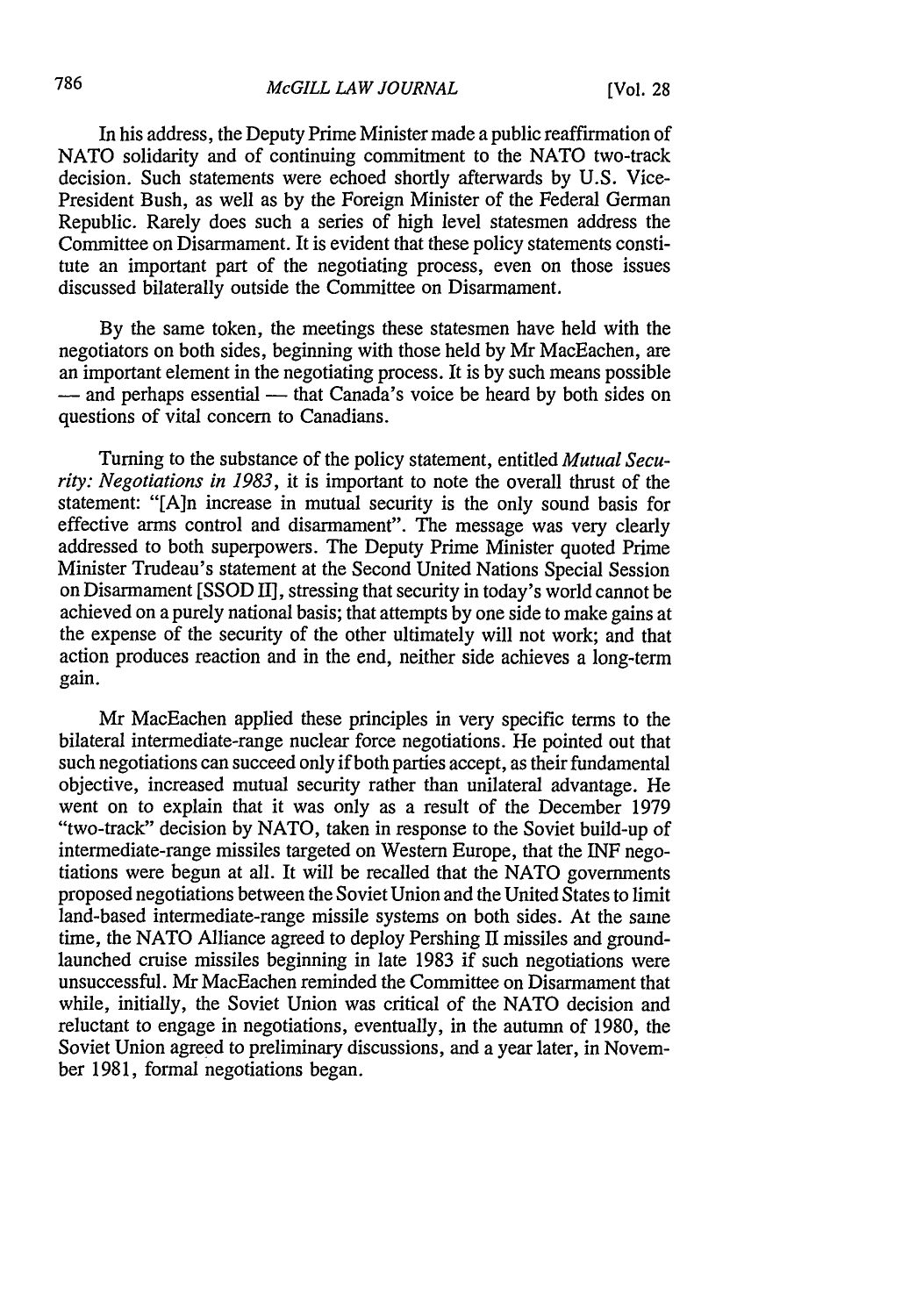It is suggested that these events constitute a classic example of the direct application of the principle of mutual security. As was pointed out by Mr MacEachen, there is some encouragement to be derived from the fact that the Soviet Union clearly has recognized that NATO governments have a legitimate concern about the number of SS-20s aimed at their European memberstates, and that a reduction is necessary, as evidenced by a recent Soviet proposal concerning possible reductions of such weapons. As stated by the Secretary of State for External Affairs in Geneva, "[t]his in itself is progress. However, it is not yet clear that both sides have accepted that mutual security must be the basis of the negotiations. That is why 1983 is crucial." The events of 1983 will have important and far-reaching implications for 1984 and beyond.

At this stage, it is appropriate to make reference to another important policy pronouncement contained in the February Geneva statement, again one clearly addressed to all parties, and with significant implications for future Canadian policy.

After outlining the principles underlying effective arms control and disarmament negotiations, and emphasizing mutual security as the only acceptable basis for arms control and disarmament,\* Mr MacEachen made the following statement: "An attempt by any power to develop a policy which assumes that nuclear war can be winnable contributes to mutual insecurity." He went on to describe this statement as a home truth, albeit directly relevant to the current situation. This statement provides a sharp contrast to some of the rhetoric directed to the other element of the arms control and disarmament equation, namely the necessity for sufficient arms to provide an effective deterrent.

Examples of statements by both sides questioning the long-standing concept of mutual deterrence, which, in turn, is founded on the certainty of "Mutually Assured Destruction" [MAD], are readily available. Canada reiects the "winnable nuclear war" approach, and will resist it. This, it is suggested, is an encouraging fact of life.

<sup>\*</sup>In Dr MacGuigan's statement of 25 February 1982, he indicated the Canadian perception of the crucial issue of the degree of balance of forces between the two superpowers in the following words: "We now face approximate parity at the strategic level between the Soviet Union and the United States, Soviet superiority in intermediate-range nuclear weapons in Europe, and the numerical superiority of the Warsaw Pact in conventional land forces."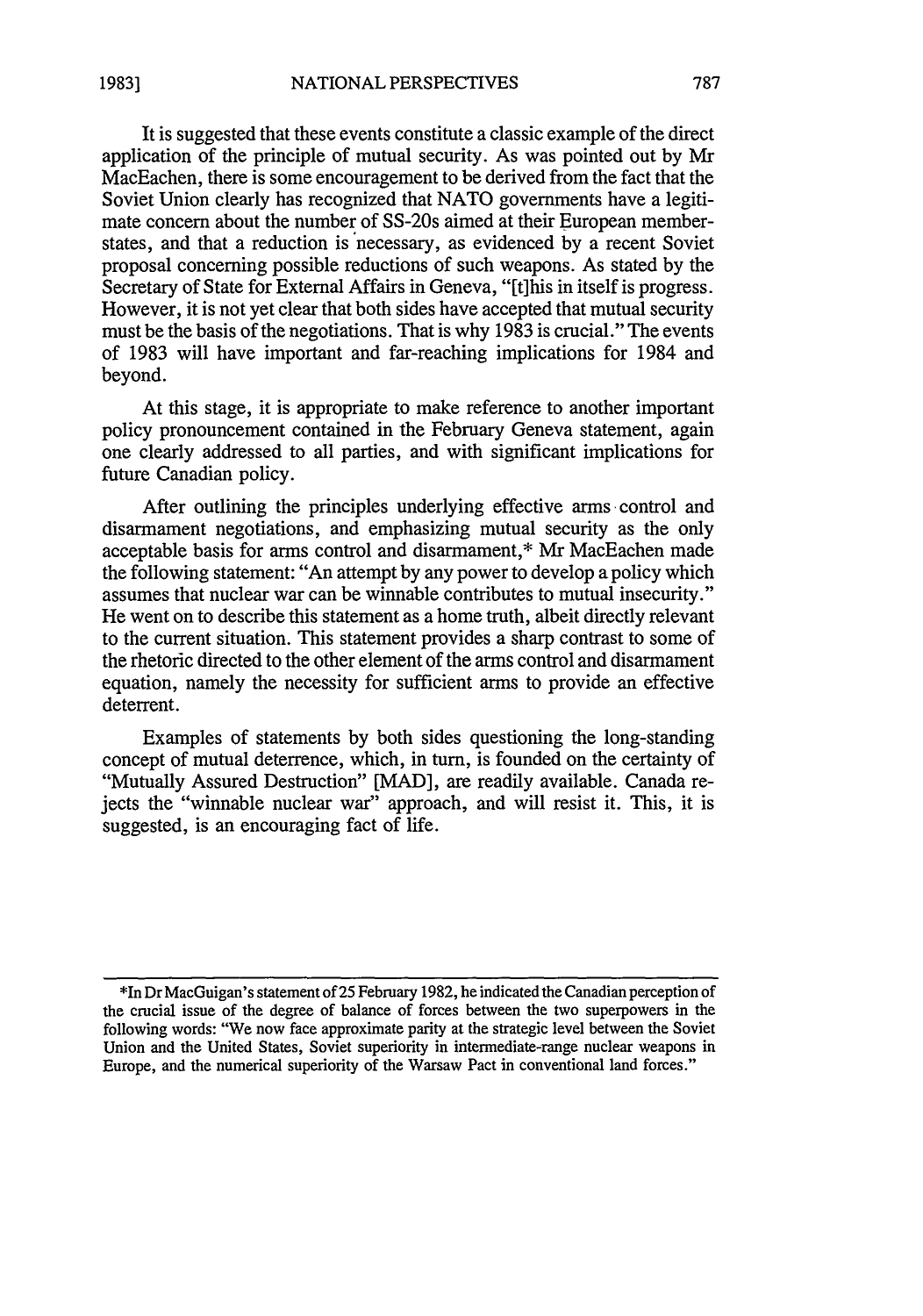#### **IV.** Canadian Arms Control and Disarmament Objectives

Canada's long-standing and active pursuit of arms control and disarmament has never consisted of mere policy pronouncements. Canada has proposed and is today pressing forward negotiations on a series of concrete proposals on fundamental arms control and disarmament problems. What follows is a brief summary of recent Canadian proposals which give some indication of the scope, variety and intensity of Canada's position.

The control and reduction of armaments form an important part of Canada's security policy. Canadian priorities remain:

- (a) to strongly support negotiations to limit and reduce nuclear arms;
- **(b)** to promote early progress toward the realization of a multilateral comprehensive test ban treaty [CTBT];
- (c) to press forward negotiations on a convention to completely prohibit chemical weapons;
- (d) to promote the evolution of an effective non-proliferation regime based on the *Non-Proliferation Treaty;*
- (e) to work toward the objective of prohibiting the development, testing and deployment of all weapons for use in outer space;
- **(f)** to participate actively in negotiations to limit and reduce conventional forces; and
- (g) to seek, step-by-step, to ultimately achieve general and complete disarmament, consistent with the legitimate security needs of states.

The Canadian Government takes every opportunity to stress the importance it attaches to the continuation of the SALT/START process, for example, at the recent meetings in Geneva followed by talks in Ottawa with Vice-President Bush and at later consultations in Washington between Prime Minister Trudeau and President Reagan, as well as in exchanges with the U.S.S.R. through diplomatic channels. In the Committee on Disarmament in Geneva, Canadian expertise is being applied in the search for a comprehensive nuclear test ban and for a ban on chemical weapons. The Chairman of the Working Group on Chemical Weapons is Canadian Ambassador D.S. McPhail. In the Mutual and Balanced Force Reduction Talks in Vienna, Canada is seeking to limit and reduce conventional forces in Europe.

The Prime Minister, in his address to the Second U.N. Special Session on Disarmament on 18 June 1982, proposed a "policy of stabilization", with two complementary components: the strategy of suffocation which seeks to inhibit the development of new weapons systems, and Canada's negotiating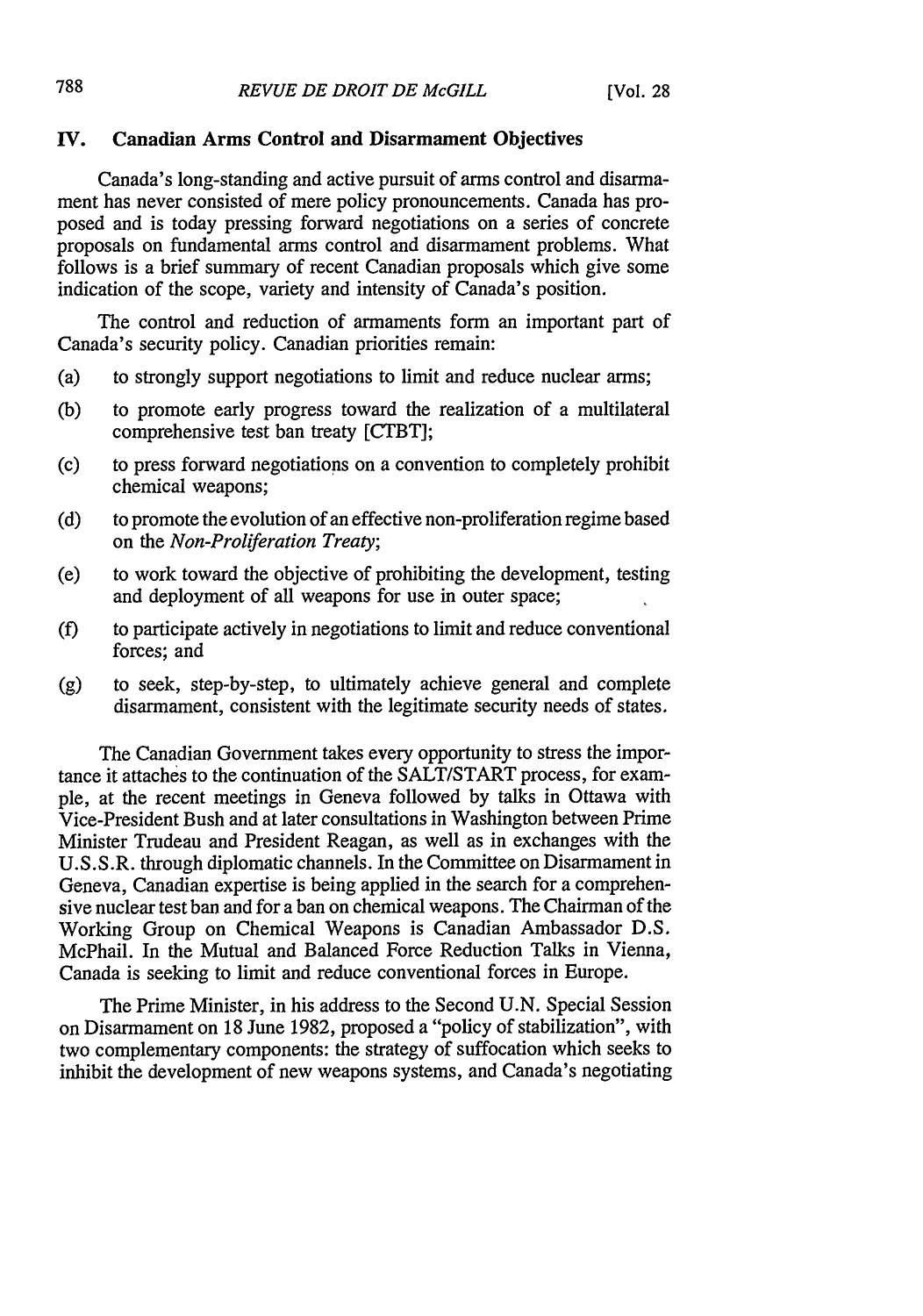approach aimed at qualitative and quantitative reductions in nuclear arsenals designed to achieve a stable nuclear balance at lower levels. The Prime Minister had proposed the strategy of suffocation at the First U.N. Special Session on Disarmament [SSOD I] in 1978. Its objective was to arrest the dynamics of the strategic nuclear arms race through the realization of four interrelated verifiable agreements designed to reduce the "technological impulse": a comprehensive test ban treaty; a ban on the flight-testing of all new strategic delivery vehicles; a ban on the production of fissionable material for weapons purposes; and an agreement to limit and then progressively to reduce military spending on new strategic weapons systems. As the Prime Minister has noted, "the strategy was never meant to be applied unilaterally". It was always envisaged within the context of negotiated agreements between the nuclear powers.

The strategy of suffocation is being actively promoted in international fora, in particular at the United Nations. Moreover, Canada continues to contribute concretely to more specific discussions which deal with implementing elements of the strategy. Canada has called for the resumption of the U.K.-U.S.A.-U.S.S.R. talks on a comprehensive test ban. In the Committee on Disarmament in Geneva, Canada is participating in the working group on a nuclear test ban and, also, in the work of the Seismic Experts Group which is developing an international verification system for an eventual test ban treaty. Canada has also continued its efforts to effect implementation of the second and third elements of the strategy. Although Canada is also pressing for action with regard to the fourth element, agreements to reduce military budgets cannot be concluded until the U.S.S.R. and its allies assume a more open policy with regard to information about their military spending.

It has been a long-standing Canadian position since the outset of arms control and disarmament negotiations after the Second World War that verification mechanisms are not only the key to the implementation of arms control and disarmament agreements, but in some cases a virtual precondition to their conclusion. It is encouraging that both superpowers are now directing their attention to various aspects of the problems of verification which go to the heart of every arms control and disarmament problem. Canada will continue to pursue most vigorously its efforts to push forward verification studies utilizing expertise inside and outside of government.

#### V. Canadian Priorities for the Committee on Disarmament

This is an appropriate stage at which to turn to the second part of the policy statement made by the Secretary of State for External Affairs in Geneva on 1 February 1983, namely, Canada's priorities in the Committee on Disarmament. It is worth noting that the statement was made in the full knowledge that with respect to some of these priority issues, Canada's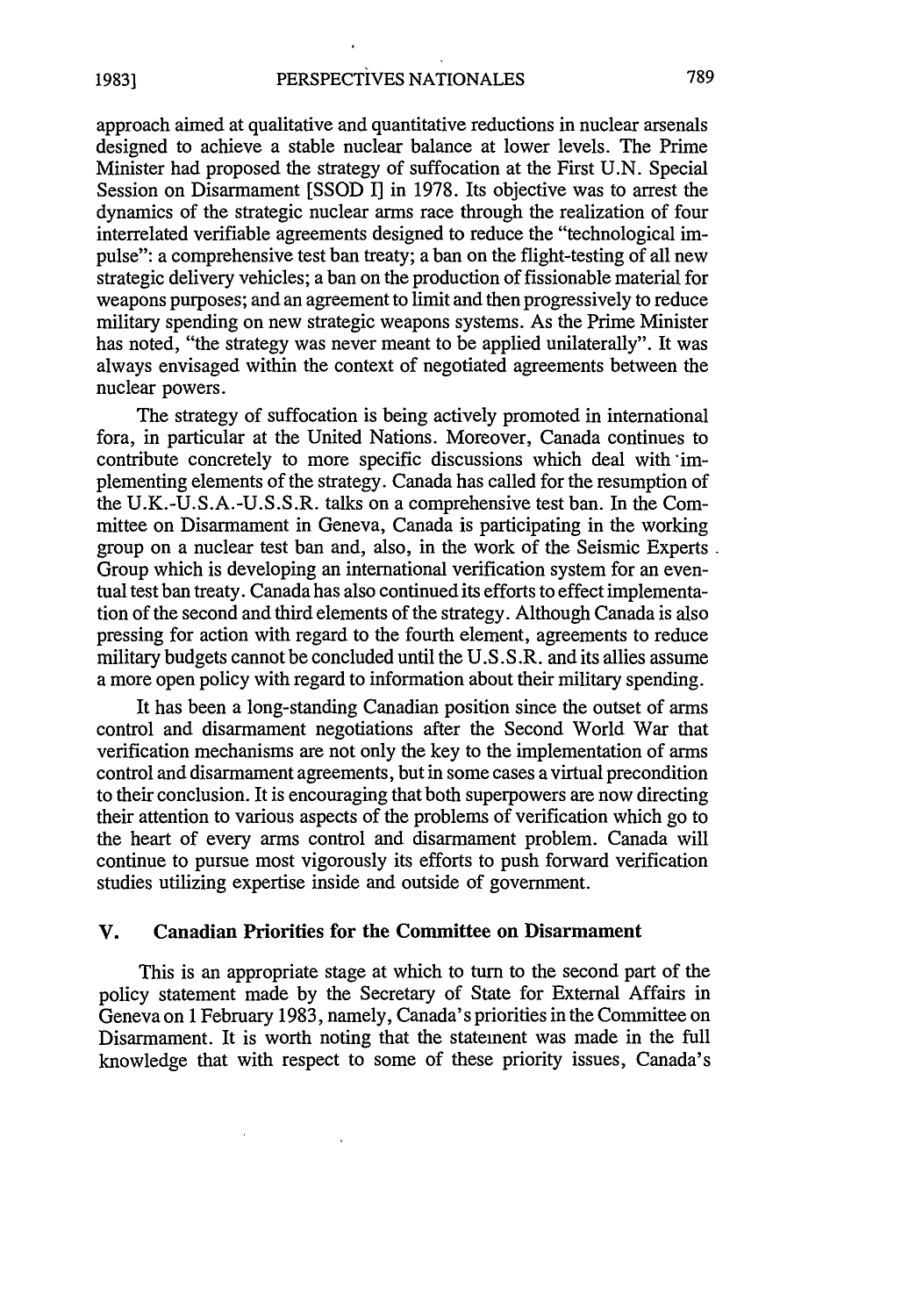proposals present difficulties for one or both of the superpowers. Thus, while recognizing the facts of life concerning the limits upon Canada's ability to influence events, Canada has not hesitated to press vigorously for action and has sought support for such action from others where it is needed.

Mr MacEachen emphasized that the pursuit of a comprehensive nuclear test ban is a fundamental — perhaps the fundamental — nuclear issue before the Committee on Disarmament. He urged that the new working group begin to discharge its mandate on that subject as a matter of urgency in 1983. He argued for a step-by-step approach that could ensure that the key elements of a treaty are in place even before a final political commitment to a comprehensive nuclear test ban treaty has been undertaken by the nuclear weapons states.

Mr MacEachen then stressed the importance Canada has always attached to the prevention of the further spread of nuclear weapons. He pointed out that the *Non-Proliferation Treaty* emphasizes the non-discriminatory transfer of peaceful nuclear technology, but provides also for the de-escalation of the arms race by nuclear weapons states. He reminded the Committee that while more non-nuclear weapons states have adhered to the *Non-Proliferation Treaty,* such voluntary renunciation has not been matched by corresponding action by the nuclear weapons states. He suggested that those states with nuclear technology and those without must seek to persuade the nuclear weapons states to live up to their bargain.

A third priority cited by Mr MacEachen was the conclusion of a comprehensive treaty on chemical weapons. He noted that the time is ripe for progress toward a treaty on the prohibition of the development, production and stockpiling of chemical weapons and on the destruction of existing stocks. He referred to the allocation of funds to enable Canadian technical experts to be made available to the Canadian Delegation for longer periods to enhance the active role Canada has been playing in the Chemical Weapons Working Group.

Mr MacEachen turned then to the sensitive question of weapons for use in outer space.\* He urged the Committee to begin as soon as possible its essential task of defining the legal and other issues necessary to build upon the outer space legal regime and made clear Canada's intention to participate actively in this work. He concluded by urging the establishment of a working group on this subject.

<sup>\*</sup>Critics of the *Outer Space Treaty* as a mere "non-armament" convention, agreed to by the superpowers in their own self-interest, overlook the possible consequences of the nonexistence of an agreement precluding claims to sovereignty and banning the emplacement of weapons of mass destruction in outer space or on celestial bodies; it is not hard to imagine the potentially serious consequences of the U.S.A. landing men on the moon and the U.S.S.R. landing space vehicles on the moon in the absence of prior agreement on such a treaty,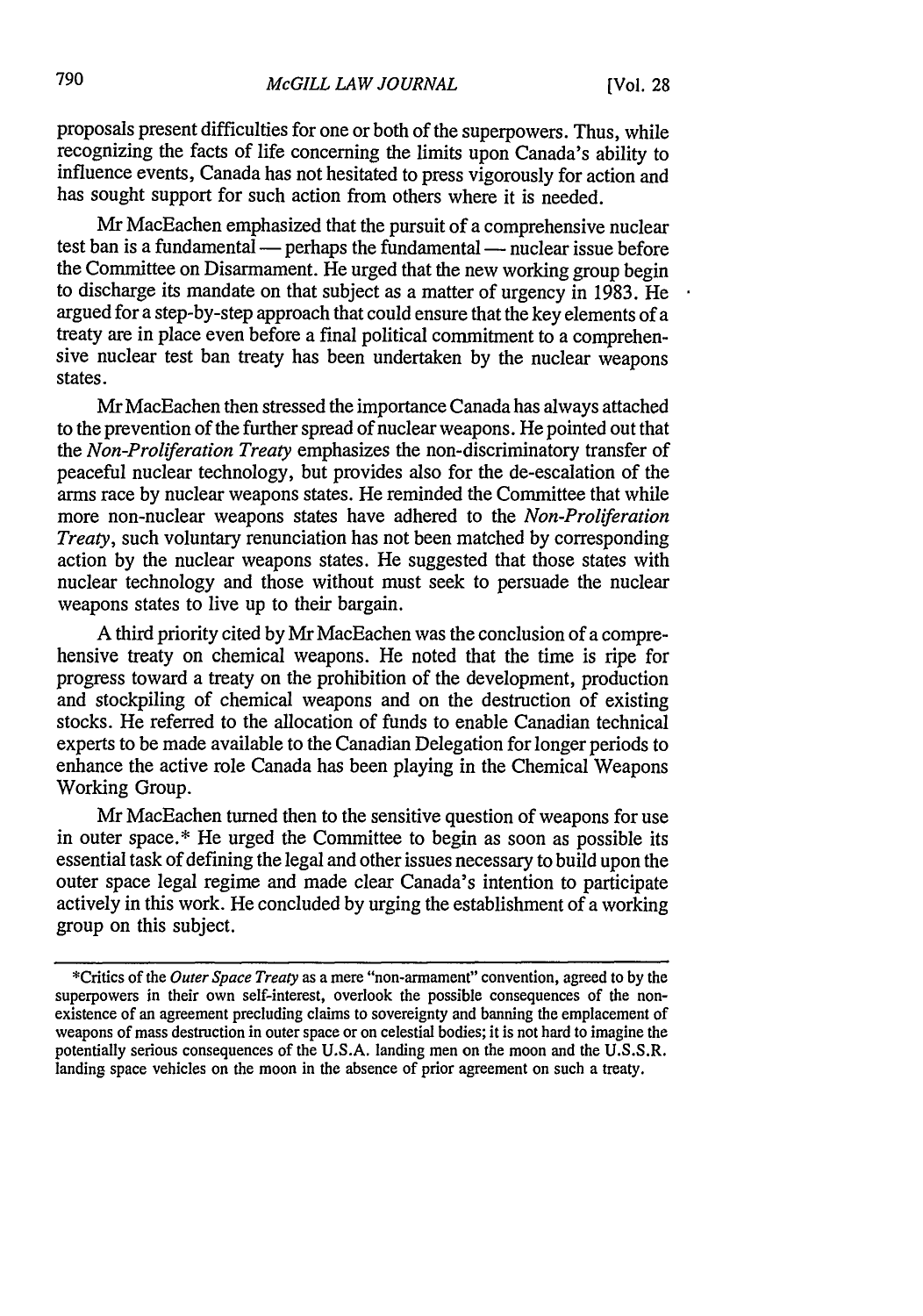#### **VI. Canada's Security Policy**

Various questions raised about Canada's policy on arms control and disarmament and some suggestions for future policies resolve themselves into a single issue, namely, Canada's role in two collective defence arrangements, NATO and NORAD. It will be recalled that a searching examination of Canada's defence policy and potential contribution to the maintenance of world peace was carried out by the Canadian Government in the late 1960s. At the end of this study, on 3 April 1969, Prime Minister Trudeau delivered a public policy pronouncement which reads, in part, as follows:

The Government has rejected any suggestion that Canada assume a non-aligned or neutral role in world affairs. Such an option would have meant the withdrawal by Canada from its present alliances and the termination of all cooperative military arrangements with other countries. We have decided in this fashion because we think it necessary and wise to continue to participate in an appropriate way in collective security arrangements with other states in the interests of Canada's national security and in defence of the values we share with our friends. . .. In summary, Canada will continue to be a member of the North Atlantic Treaty Organization and so cooperate closely with the United States within NORAD and in other ways in defensive arrangements.

Canada's membership in these collective security arrangements constitutes an important element of Canadian security policy.

It is widely accepted that there is a virtually symbiotic relationship between arms control and disarmament on the one hand, and defence on the other. It is necessary, therefore, to expand upon, if only briefly, Canada's policy for national security. This policy was expressed recently by Canada's then Secretary of State for External Affairs, the Honourable Mark Mac-Guigan, to the Standing Committee on External Affairs and National Defence on 25 February 1982. Dr MacGuigan pointed out that Canada's security policy has three complementary thrusts: "They are (1) deterrence of war through the collective security arrangements of NATO (the North Atlantic Treaty Organization) and NORAD (the North American Aerospace Defence Command); (2) active cooperation in efforts to achieve equitable and verifiable arms control and disarmament agreements; (3) support for peaceful settlement of disputes and the collective effort to resolve the underlying economic and social causes of international tensions." This long-standing security policy of Canada remains, it is suggested, a further fact of life for Canadians seeking to develop realistic and attainable arms control and disarmament policy options for 1984 and beyond.

The reference made to "deterrence of war" is an important one, the more so in light of the attention now being focused in Canada and in other NATO countries on the whole concept of deterrence. In the statement just quoted, Dr MacGuigan went on to underline that "Canada recognizes the need for collective efforts to deter aggression against the North American and Euro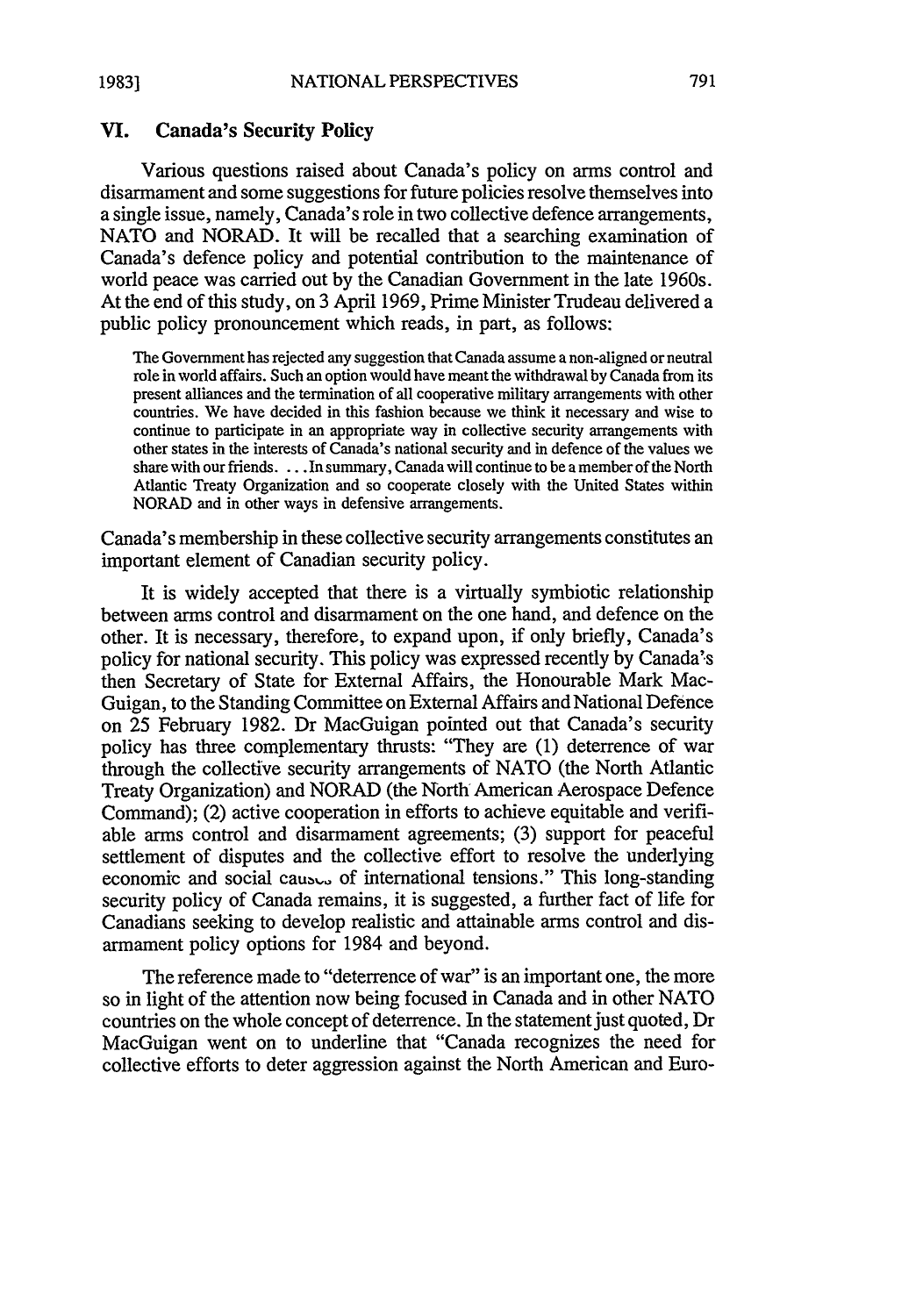pean regions of the North Atlantic alliance. It supports and contributes to this defence effort. We are members of an alliance which relies on a deterrent strategy in which nuclear weapons play an important part. This is unavoidable in the world as we know it. ... The NATO strategy of flexible response and forward defence depends on our being ready and able to respond to aggression at whatever level is necessary to counter it. The nuclear weapons of the United States and other NATO allies make an essential contribution to the security of Canada and of the alliance as a whole."

It is this very policy, this further "fact of life" for Canadians, which is being questioned by some in Canada, and it may be worthwhile therefore to examine the policy a little further. In the White Paper *Foreign Policy for Canadians* — *United Nations*, the question is dealt with as follows:

At the present time and in the foreseeable future, the ultimate preventative of war between the super powers is the mutual balance of nuclear deterrence - that is, the existence in both the United States and the Soviet Union of a credible capability to inflict unacceptable retaliatory damage in a nuclear exchange. However, a sharply accelerated pace in the competitive evolution of strategic nuclear weapons could upset the existing balance, which constitutes a credible deterrent, and make it less stable. Potentially destabilizing developments in the strategic arms race are capable of presenting grave risks for international security in the 1970s. This adds urgency to the search for successful nuclear arms control measures.

The relationship between deterrence and disarmament was dealt with by Dr MacGuigan in the statement previously referred to, in which he emphasized that Canada's support for the maintenance of forces sufficient to deter aggression and to defend the NATO area is entirely consistent with Canada's commitment to a vigorous arms control and disarmament policy. He pointed out that the two policies are more than consistent; they complement and support one another, and together constitute a single coherent policy serving the same goal of enhancing security and preserving peace. Dr MacGuigan emphasized also that only on a basis of undiminished security can nations be expected to accept limitations on the numbers and quality of their weapons. It is suggested that this thesis is a fact of life for all states and all peoples for 1984 and well beyond. It was this concept of "mutual security" that was later emphasized by the Prime Minister at SSOD II and developed further by Canada's present Deputy Prime Minister and Secretary of State for External Affairs at the Committee on Disarmament in the February policy statement.

#### **VII.** Attainability of Priority Objectives

The Geneva policy statement indicates very clearly that in the view of the Canadian Government, 1983 is a crucial year for both bilateral and multilateral arms control and disarmament negotiations. It makes equally clear the views of the Canadian Government as to the priority areas for action in 1983 **-** and, as a consequence, for 1984 and beyond, because few if any of the